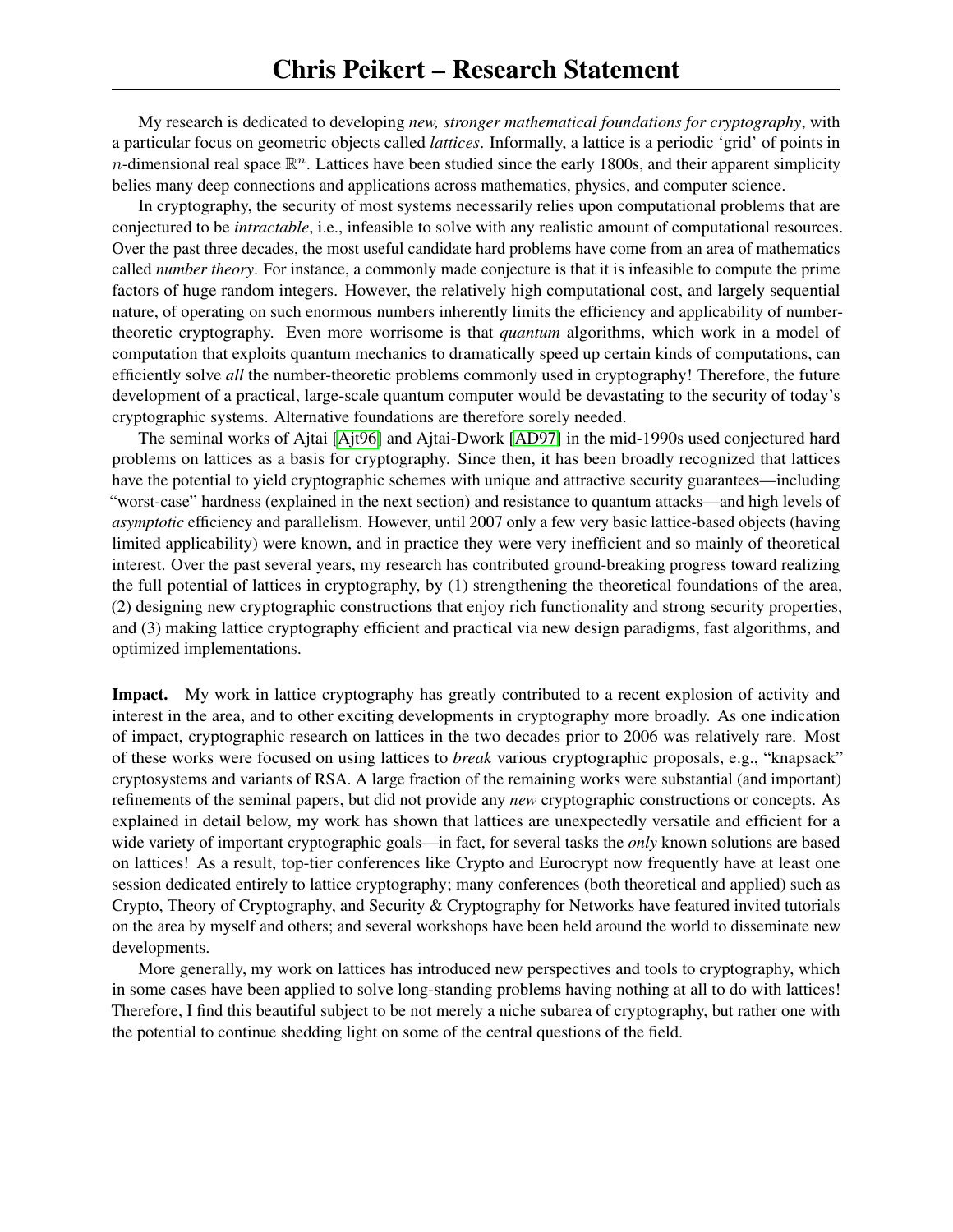#### Theoretical Foundations

Cryptography inherently requires a certain kind of intractability, called *average-case* hardness: schemes must be hard to break not only for some possibly rare or hard-to-generate choices of their "keys" (i.e., instances of an underlying problem), but rather for *almost all* choices of *random* keys. This notion of hardness is quite different from, and much less well understood in general than, the *worst-case* notion most commonly studied in the context of algorithms, NP-completeness, etc. For the problems used in cryptography, there is the possibility that they could be hard in the worst case, but easy (or substantially easier) for any usable probability distribution over their instances [\[Imp95\]](#page-9-0).

The groundbreaking work of Ajtai [\[Ajt96\]](#page-6-0) proved that several problems related to finding "relatively short" vectors in lattices have a striking *worst-case/average-case equivalence*: solving them on even a tiny fraction of randomly generated lattices (under a particular probability distribution) is provably as hard as solving them on *any* lattice of a related dimension. Moreover, Ajtai's work and follow-ups (e.g., [\[GGH96,](#page-8-0) [AD97,](#page-6-1) [Reg03,](#page-11-0) [Reg05\]](#page-11-1)) showed that random lattices can be used for basic cryptographic tasks like secure hashing and public-key encryption. Because finding short vectors in high-dimensional lattices has been a notoriously hard algorithmic question for hundreds of years—even when one allows for the power of quantum algorithms (see, e.g., [\[LLL82,](#page-9-1) [Sch87,](#page-11-2) [SE94,](#page-11-3) [Reg02\]](#page-10-0))—we have solid and unique evidence that lattice-based cryptoschemes are secure. However, many aspects of the seminal results leave room for improvement in various ways, and my work has further cemented the foundations of the area.

Minimizing assumptions. A core endeavor in theoretical cryptography is to determine the weakest intractability assumptions that suffice for achieving various security and functionality goals. As a first example, all the seminal worst-case/average-case reductions for lattices were designed to work for the Euclidean  $(\ell_2)$ norm, i.e., they measured "shortness" in  $\ell_2$ . Of course,  $\ell_2$  and other norms like  $\ell_p$  are related up to some polynomial factor in the dimension, but this alone leads to worse quantitative bounds for norms other than  $\ell_2$ . Because  $\ell_2$  is, in a precise sense, the "easiest" norm for lattice problems [\[RR06\]](#page-11-4), the security of lattice cryptography therefore relied on the qualitatively *strongest* assumptions, at least with respect to the choice of norm. In a work [\[Pei07\]](#page-10-1) that was selected as one of the top papers at the Conference on Computational Complexity '07, I showed that existing worst-case/average-case reductions for lattice problems actually work for *all*  $\ell_p$  norms simultaneously, for  $p \geq 2$ , with essentially *no loss* in quality versus the  $\ell_2$  norm. In other words, in order to break existing lattice-based cryptosystems, one must be able to solve not only all instances of certain lattice problems, but all instances in  $all \ell_p$  norms, simultaneously. At a technical level, this work exhibited new properties of "*discrete Gaussian*" probability distributions on lattices, which are at the heart of many of my later works (e.g., [\[GPV08,](#page-9-2) [Pei10,](#page-10-2) [OPW11,](#page-10-3) [MP12,](#page-10-4) [MP13\]](#page-10-5)), as discussed below.

As a second example, Ajtai's seminal work [\[Ajt96\]](#page-6-0) constructed a *one-way function*—the 'minimal' cryptographic object—assuming the worst-case hardness of (among others) the approximate Shortest Vector Problem (GapSVP), which is usually considered the most fundamental computational problem on lattices. By contrast, public-key *encryption* schemes like [\[AD97,](#page-6-1) [Reg03,](#page-11-0) [Reg05\]](#page-11-1) relied either on more specialized (and so possibly easier to break) lattices having some additional geometric structure, or on the explicit assumption that lattice problems are indeed hard for quantum algorithms.<sup>[1](#page-1-0)</sup> For over a decade, a central open question was whether such stronger assumptions were necessary for secure encryption. I resolved this problem, in a work [\[Pei09\]](#page-10-6) awarded Best Paper at the top-tier theory conference STOC'09 (and cited at least 280 times), by giving an encryption scheme that is provably as hard as GapSVP for *classical* algorithms, on *arbitrary* lattices having no extra structure. Building on this work, several coauthors and I recently showed [\[BLP](#page-8-1)+13] (in a work at STOC'13) that a wide class of previously incomparable problems used in lattice-based encryption are in fact *equivalent*, thus unifying many disparate assumptions into one.

<span id="page-1-0"></span><sup>1</sup>Even if lattice problems turn out to be easy for quantum algorithms, lattice cryptography might still be secure against *classical* (non-quantum) attacks. That is, quantum-hardness is not a *necessary* assumption for security, but rather a "bonus" property.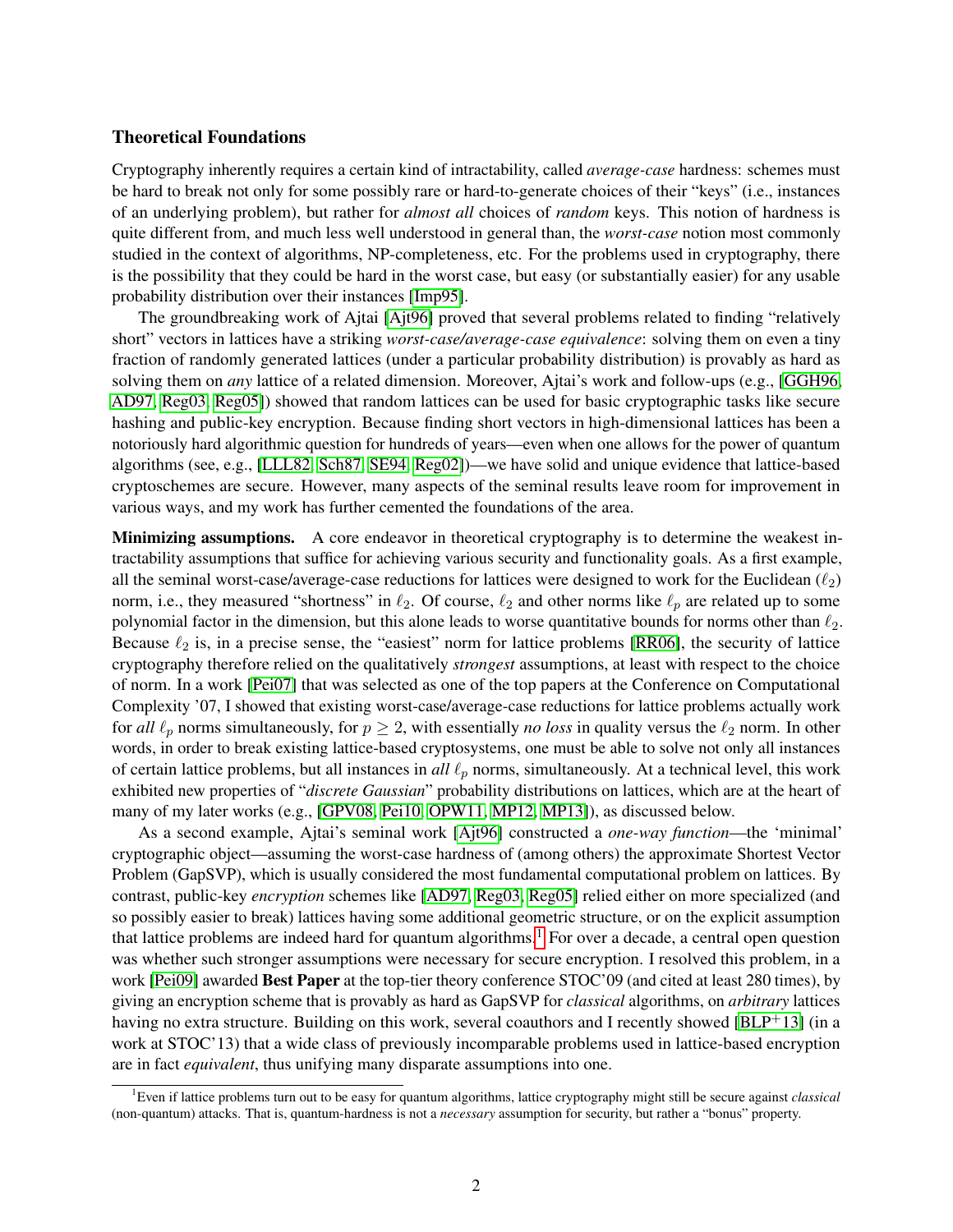Algebraic lattices. I have been a primary investigator of so-called *ideal lattices* and their use in efficient and highly functional cryptographic schemes. Ideal lattices arise naturally in the classical study of number fields, and have algebraic symmetries that enable compact representations and efficient operations (i.e., quasi-linear  $\tilde{O}(n)$  space and time), via algorithms like the Fast Fourier Transform. Building on [\[Mic02\]](#page-10-7), my initial work [\[PR06\]](#page-10-8) in lattice cryptography (with Rosen) provided the first cryptographically secure hash function based on ideal lattices. Our follow-up work [\[PR07\]](#page-10-9) from STOC'07 showed the surprising fact that certain families of ideal lattices admit worst-case/average-case reductions with approximation factors as √ small as  $O(\sqrt{\log n})$ , versus  $\Omega(n)$  for general lattices.

A capstone of my research on ideal lattices is a work [\[LPR10\]](#page-9-3) with Lyubashevsky and Regev from Eurocrypt'10 and the *Journal of the ACM*, in which we proved the worst-case hardness of a natural averagecase problem, called "learning with errors over rings" (ring-LWE). As a first application of ring-LWE, we gave a public-key cryptosystem that can encrypt and decrypt in just polylogarithmic  $\tilde{O}(1)$  time per message bit. Subsequently, ring-LWE has served as the foundation for numerous efficient cryptographic constructions, such as pseudorandom functions and fully homomorphic encryption (described in the upcoming sections).

Ongoing and future work. In a recent work [\[CDLP13\]](#page-8-2) with Chung, Dadush, and Liu, we study the complexity of approximating the "smoothing parameter" of a lattice, which is a fundamental quantity at the heart of the best known worst-case/average-case reductions [\[MR04,](#page-10-10) [GPV08,](#page-9-2) [MP13\]](#page-10-5) and other important analytical results on lattices (e.g., [\[Ban93,](#page-7-0) [AR04\]](#page-7-1)). As one consequence, our work gives security proofs of existing cryptographic schemes under the mildest lattice assumptions to date. Another outcome of our work, which I am eager to pursue, is the tantalizing possibility that certain lattice problems may be *complete* for the class SZK of languages having statistical zero-knowledge proofs (see [\[SV97\]](#page-11-5)). The class SZK contains all problems that have ever been used as a foundation for cryptography, and so SZK-completeness of lattice problems would be exceptionally strong evidence for the security of lattice cryptography, and unprecedented among problems used in cryptography.

# Cryptographic Constructions

Broadly speaking, cryptography is concerned with defining and achieving security for complex interactions among potentially malicious entities. As such, the field deals with a wide spectrum of objects—ranging from "one-way" functions (which are necessary for almost any nontrivial cryptography) to full-featured encryption schemes and interactive protocols—and various notions of security for them. A major research endeavor is to design and analyze schemes that combine desirable security, functionality, and efficiency properties. The following describes a few of my main research threads along these lines.

Secure encryption against active attacks. For encryption, two types of security are commonly considered: (1) a basic notion that guarantees the secrecy of messages from any *passive* eavesdropper (who does not alter the ciphertext or interact with the communicating parties), and (2) a "gold standard" notion which preserves secrecy from an *active* adversary that may alter ciphertexts and decrypt arbitrary ones of its choice. Most real-world applications of encryption actually require the latter notion, but rigorously obtaining it (under any natural assumption) is quite challenging. In particular, no lattice-based cryptosystem had active security until my work in STOC'08 with Waters [\[PW08\]](#page-10-11) (which was selected as one of the top papers of the conference, and has been cited at least 290 times). Our construction worked by way of a novel abstraction called a "*lossy*" trapdoor function. The concept of lossiness has since found many other applications by myself and others, including my work [\[PVW08\]](#page-10-12) on very simple, efficient, and securely composable instantiations of "oblivious transfer" (a central component of secure protocols), and solutions to the long-standing open problems of deterministic encryption [\[BFO08\]](#page-7-2) and security under so-called "selective-opening" attacks [\[BHY09\]](#page-7-3). In addition, my further work [\[Pei09,](#page-10-6) [MP12\]](#page-10-4) on active security for lattice-based encryption has refined the somewhat complex and inefficient scheme from [\[PW08\]](#page-10-11) to be nearly as simple and efficient as passively secure encryption.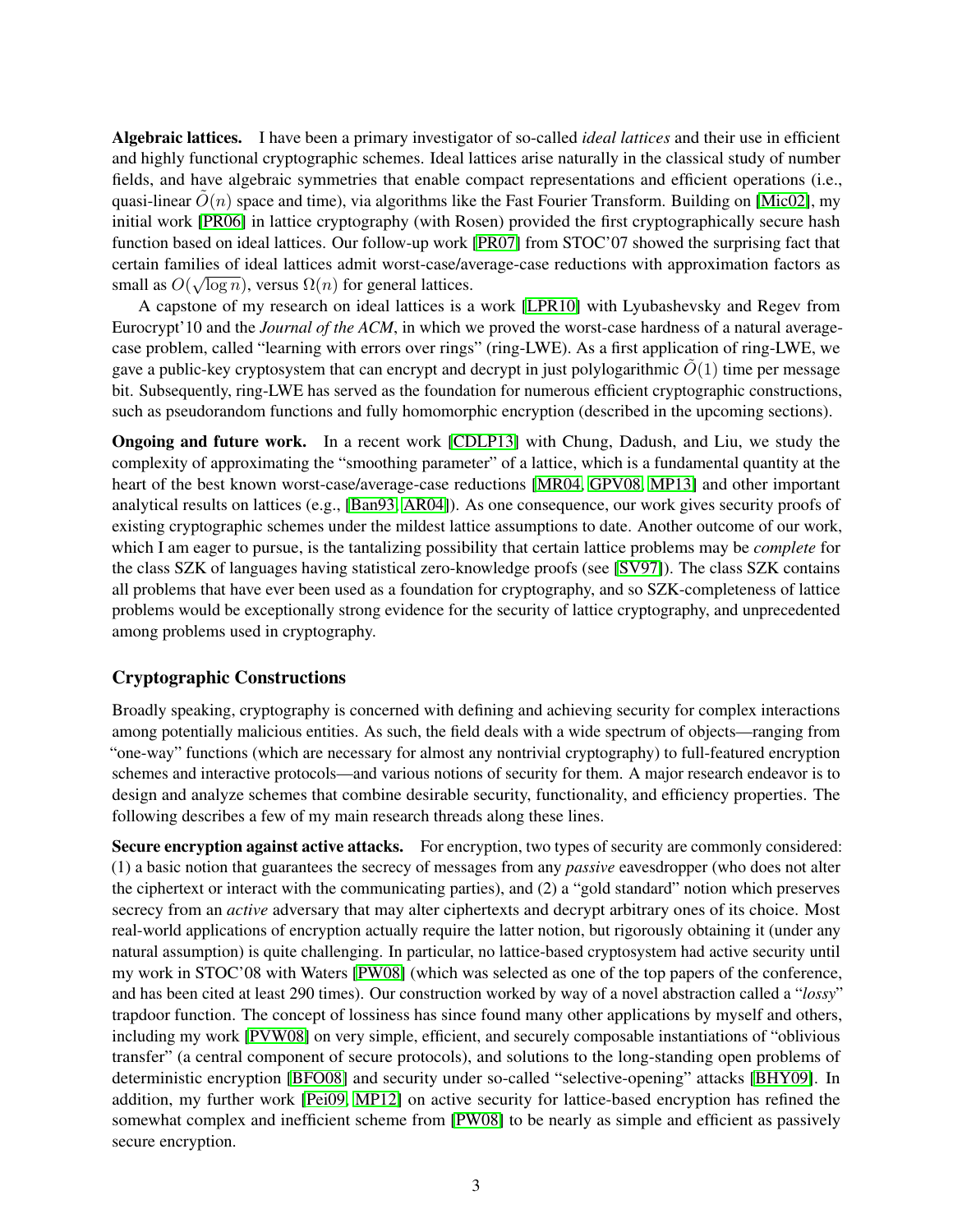Lattice trapdoors and applications. A second major thrust has been to construct lattice-based cryptographic schemes that support flexible and expressive functionality, going far beyond basic authentication and/or confidentiality. A seminal example of this is my work from STOC'08 with Gentry and Vaikuntanathan [\[GPV08\]](#page-9-2), which introduced techniques for securely using "trapdoors" for lattices in cryptographic schemes. This work, which has been cited more than 540 times, opened up a major new line of research that has led to a vast array of powerful applications by myself and many others, e.g., [\[PVW08,](#page-10-12) [PV08,](#page-10-13) [CHKP10,](#page-8-3) [ABB10a,](#page-6-2) [GHV10,](#page-9-4) [Boy10,](#page-8-4) [Pei10,](#page-10-2) [ABB10b,](#page-6-3) [GKV10,](#page-9-5) [BF11b,](#page-7-4) [BF11a,](#page-7-5) [OPW11,](#page-10-3) [AFV11,](#page-6-4) [MP12,](#page-10-4) [AP12,](#page-7-6) [GVW13,](#page-9-6) [GSW13,](#page-9-7)  $BGG<sup>+</sup>14$ , [Wic14,](#page-11-6) [GV14\]](#page-9-8), to name just a few.

A main technical result from [\[GPV08\]](#page-9-2) is an efficient algorithm that randomly samples from a *discrete Gaussian* distribution over a desired lattice coset, given a suitable "trapdoor" for the lattice (roughly analogous to the factorization of a composite integer). A main conceptual contribution is that such discrete Gaussian samples are, in a precise sense, "zero knowledge:" they reveal essentially no information about the trapdoor that was used to generate them. This property can be exploited in many ways to design a variety of cryptographic applications (and it has applications outside cryptography as well).

One main cryptographic application from [\[GPV08\]](#page-9-2) is a simple "hash-and-sign" digital signature (i.e., message authentication) scheme, which was the first direct construction of lattice-based signatures with a security proof. Indeed, the zero-knowledge property of Gaussian sampling is the key that circumvents certain attacks [\[NR06,](#page-10-14) [DN12\]](#page-8-5) that had rendered previous heuristic signature proposals [\[GGH97,](#page-8-6) [HPS01,](#page-9-9) [HHGP](#page-9-10)+03] *completely insecure*! A second main application is a realization of powerful idea called "identity-based" encryption (IBE), originally conceived of by Shamir [\[Sha84\]](#page-11-7), which allows a user's name or other identifying string (such as an email address) to serve as her public encryption key. Despite first being envisioned in 1984, no candidate scheme appeared until 17 years later [\[BF01\]](#page-7-8), using mathematical structures that were completely new to cryptography at the time. In [\[GPV08\]](#page-9-2) we used discrete Gaussian sampling to give the first IBE from standard lattice problems (in particular, from worst-case assumptions), which remains the only known IBE that has withstood quantum attacks.

A large portion of my work in recent years has been dedicated to further *expanding the range of applications* made possible by the ideas introduced in [\[GPV08\]](#page-9-2), and giving *more efficient and practical algorithms* to instantiate them. A highlight is my work [\[CHKP10\]](#page-8-3) with Cash, Hofheinz, and Kiltz, which was awarded Best Paper at the top-tier Eurocrypt'10 conference and has been cited at least [2](#page-3-0)70 times.<sup>2</sup> In this work we resolved the main open problem from [\[GPV08\]](#page-9-2), which was to eliminate the use of an idealized object called a "random oracle" from the digital signature and IBE schemes. In addition, we demonstrated a secure *delegation* mechanism for our IBE, which allows users to pass restricted capabilities to subordinates, in a hierarchical fashion. These techniques are at the heart of countless works that extend the flexibility of our schemes even further.

A few more examples of my works that build upon the foundation of [\[GPV08\]](#page-9-2) include:

- A work with visiting student Alwen [\[AP09\]](#page-7-9), which was selected as one of the top papers of STACS'09, that gives a new construction (improving on a rather complex and quantitatively loose one of Ajtai [\[Ajt99\]](#page-7-10)) for *generating* a worst-case-hard random lattice together with a trapdoor. Notably, our construction is simultaneously optimal in all relevant parameters.
- A work [\[Pei10\]](#page-10-2) from Crypto'10, which addresses the practical inefficiency and inherent *sequentiality* of the discrete Gaussian sampling algorithm from [\[GPV08\]](#page-9-2). It introduces a new analytical technique for discrete Gaussians, which yields an algorithm that is very simple and fast, and optimally parallelizable.
- A work with O'Neill and Waters [\[OPW11\]](#page-10-3) from Crypto'11 that uses trapdoor techniques to solve a fourteen-year-old question about the existence of "deniable" encryption [\[CDNO97\]](#page-8-7).

<span id="page-3-0"></span><sup>&</sup>lt;sup>2</sup>The results from this work were discovered independently by myself and the other three authors, and our papers were merged at the request of the Eurocrypt program committee.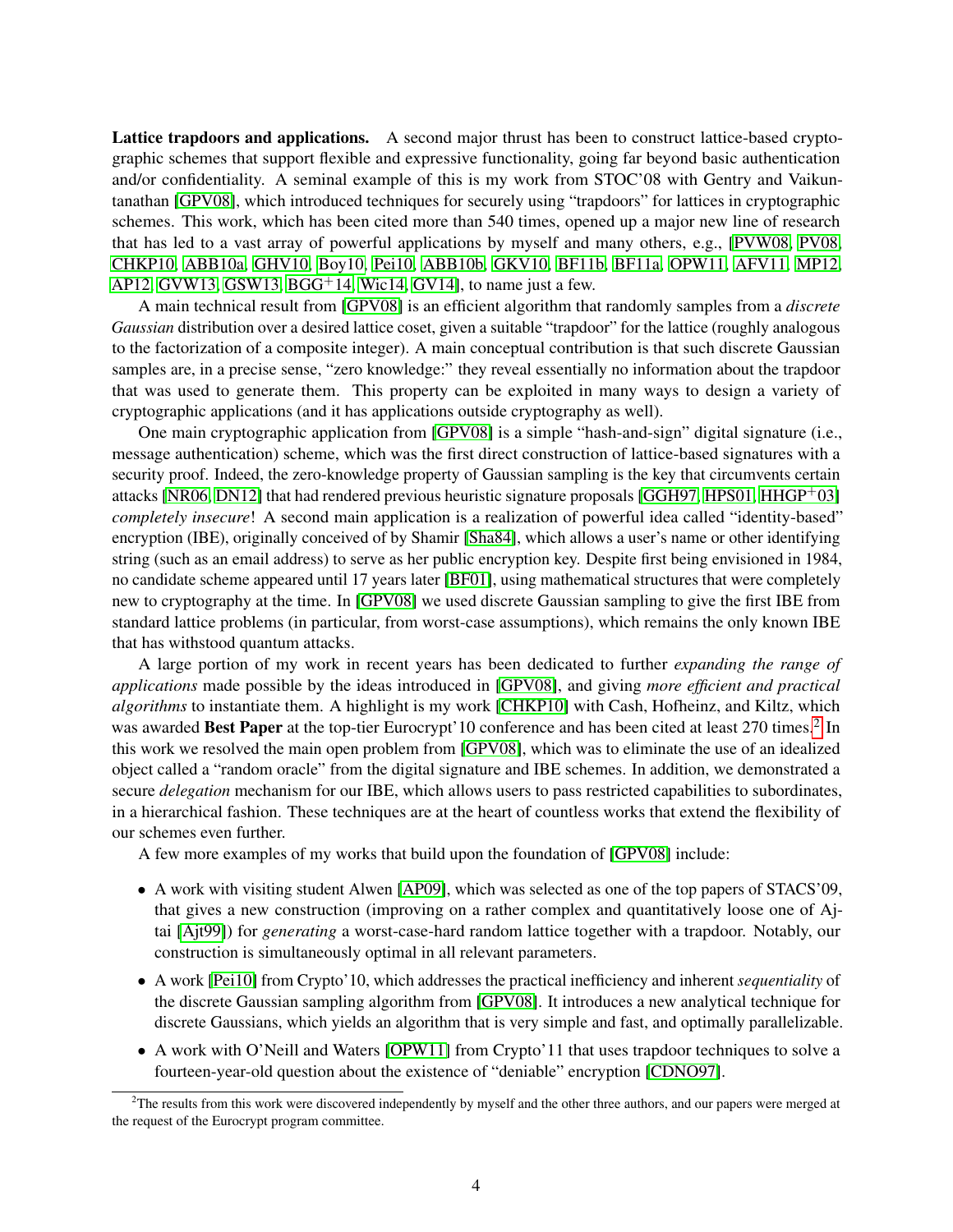- A work with Micciancio from Eurocrypt'12 [\[MP12\]](#page-10-4), which was selected as one of the top papers of the conference. It gives a *new trapdoor notion* which is more compact and easy to work with than the one used in [\[GPV08\]](#page-9-2), along with specialized efficient and parallel algorithms for generating and using such trapdoors. (Our notion is also implicitly at the heart of a recent wave of functional encryption and signature schemes  $[GSW13, BGG<sup>+</sup>14, API4, Wic14, GV14]$  $[GSW13, BGG<sup>+</sup>14, API4, Wic14, GV14]$  $[GSW13, BGG<sup>+</sup>14, API4, Wic14, GV14]$  $[GSW13, BGG<sup>+</sup>14, API4, Wic14, GV14]$  $[GSW13, BGG<sup>+</sup>14, API4, Wic14, GV14]$ .)
- A work with my PhD student Krehbiel and visiting student Bendlin [\[BKP13\]](#page-7-12) that gave the first "threshold" versions of trapdoor-using applications, in which trust is split among several users (some of whom may be malicious) who collectively run a distributed protocol to perform privileged operations.

Fully homomorphic encryption. A third area of interest is the exciting concept of "fully homomorphic encryption" (FHE), which allows an untrusted worker to perform computations on encrypted data. Due to its many applications, and the lack of any plausible candidate construction for decades, FHE was often called a "holy grail" of cryptography. In 2009, Gentry [\[Gen09b,](#page-8-8) [Gen09a\]](#page-8-9) proposed the first candidate FHE construction (based on lattices), which quickly set off a flurry of interest and led to several improvements (e.g., [\[BV11b,](#page-8-10) [BV11a,](#page-8-11) [BGV12,](#page-7-13) [Bra12,](#page-8-12) [GSW13\]](#page-9-7)). Today, the most efficient FHE schemes are based upon the ring-LWE problem from my foundational work on encryption from algebraic lattices [\[LPR10,](#page-9-3) [LPR13\]](#page-10-15), discussed in the previous section. However, these FHE schemes are still exceedingly inefficient, due mainly to the high cost of an auxiliary "bootstrapping" operation.

My PhD student Alperin-Sheriff and I have devised new methods for bootstrapping that yield major efficiency improvements. In work from Crypto'13 [\[AP13\]](#page-7-14), which was selected as one of the top papers of the conference, we gave the fastest bootstrapping algorithm to date, which runs in only quasi-linear  $\tilde{O}(n)$  time in the bit length of the ciphertext. In addition, the hidden factors are relatively small, and the method seems suitable for practice. Our method builds upon a "ring-switching" technique that I and coauthors devised for entirely different purposes [\[GHPS12\]](#page-9-11), and homomorphically evaluates a Fast Fourier-like transform by switching through a carefully designed sequence of "hybrid" rings.

More recently, a new kind of FHE scheme and bootstrapping approach [\[GSW13,](#page-9-7) [BV14\]](#page-8-13) have emerged, based on quantitatively much milder lattice assumptions, but at the cost of vastly more expensive bootstrapping operations (i.e., very large polynomial runtimes). In work from Crypto'14 [\[AP14\]](#page-7-11), we gave a substantially different bootstrapping method that is based on very mild assumptions and is quasi-optimal in the number of homomorphic operations required. It has subsequently been implemented [\[DM14\]](#page-8-14), and is many hundred times faster than the previous state of the art.

Pseudorandom functions and future work. A final research direction that I am especially excited about concerns *pseudorandom functions* (PRFs), which are the central objects in symmetric-key cryptography. While PRFs are theoretically much "easier" to obtain (via general-purpose but inefficient and sequential transformations) than rich objects like IBE described above, until recently they were one of the last fundamental objects that lacked a direct lattice-based realization. In a work [\[BPR12\]](#page-8-15) from Eurocrypt'12, my PhD student Banerjee, Rosen and I devised new approaches and proof techniques to construct the first PRFs directly from lattice problems, yielding efficient and highly parallel constructions. One interesting aspect of our work is that for our lowest-depth constructions, our security proof requires quite large parameters and strong hardness assumptions. However, the constructions themselves appear to be secure (they resist all known attacks) for very small parameters! This mismatch may be an artifact of our proof technique, and obtaining a security proof that yields the "right" parameters is a fascinating theoretical question that I continue to pursue.

A second research thread relates to PRFs having additional properties that can be useful in applications. A nice work of Boneh *et al.* [\[BLMR13\]](#page-7-15) showed that a variant of our PRF from [\[BPR12\]](#page-8-15) is the first known one to have "key homomorphism," a very useful property with several applications. However, their construction was highly inefficient, with large polynomial key sizes and runtimes. In follow-up work [\[BP14\]](#page-8-16), Banerjee and I gave much more efficient, compact, and general constructions of key-homomorphic PRFs. As an unexpected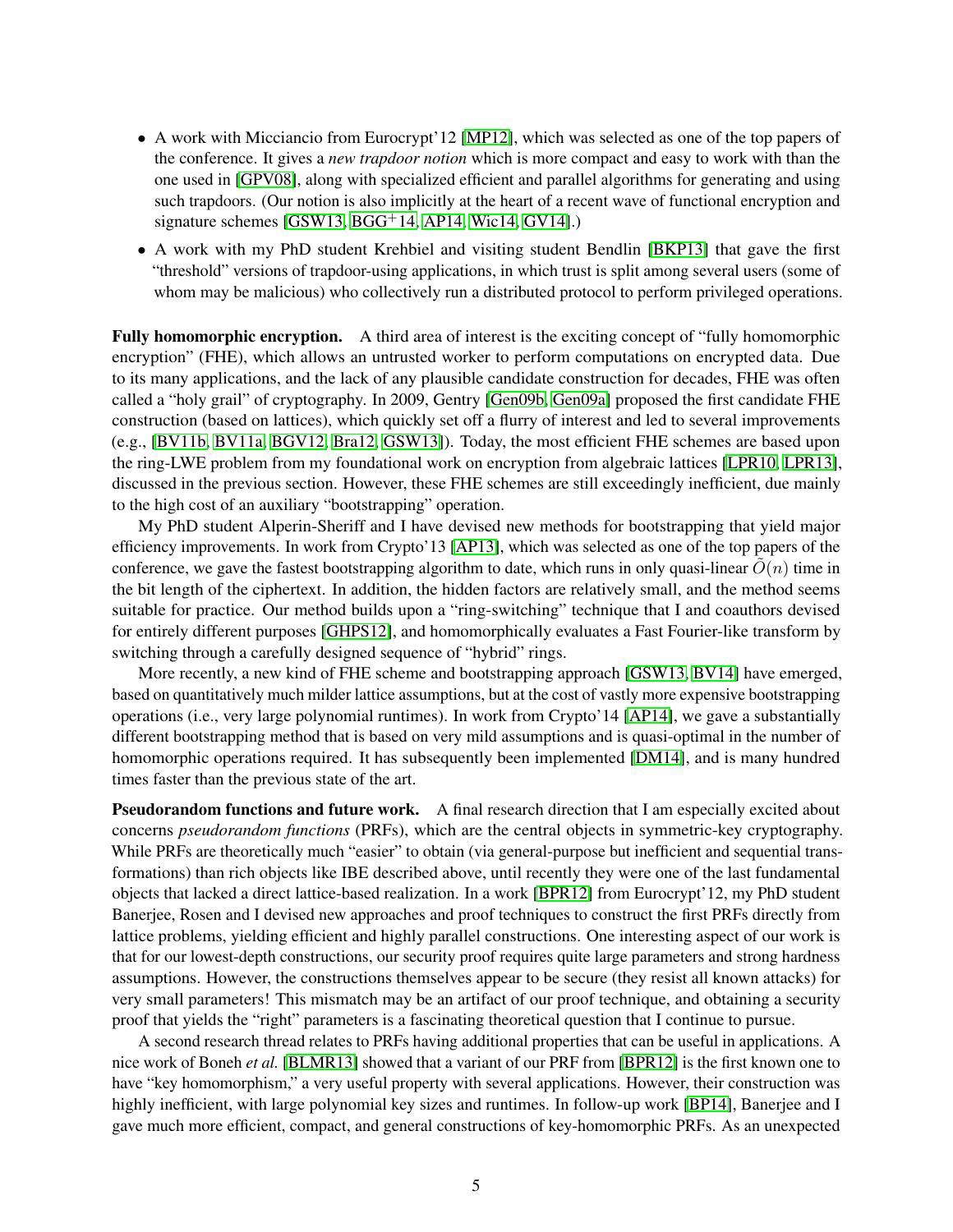side benefit, these are also the first known PRFs having both good parallelism and quasi-optimal key sizes. Looking forward, a sizable body of recent research has demonstrated the power and importance of so-called "functional" or "constrained" PRFs in a variety of contexts. Building on our work from [\[BPR12,](#page-8-15) [BP14\]](#page-8-16), we have obtained some initial results [\[BFP](#page-7-16)<sup>+</sup>14] in constructing such objects, and there is a vast horizon waiting to be explored.

# Efficiency and Towards Practice

In terms of performance, lattice cryptography has long been recognized for its promise of high *asymptotic* efficiency. In practice, however, most theoretically sound schemes suffer from impractically large keys and runtimes. The main reason is that in general, it requires at least quadratic  $\Omega(n^2)$  space and time to specify and operate on an *n*-dimensional lattice, and *n* needs to be at least in the few hundreds for sufficient security. As already mentioned above in the section on algebraic lattices, my research has started to bridge this gap between theory and practice by constructing compact, fast cryptographic objects with sound proofs of security (under reasonable complexity assumptions). Going further, a major goal of mine is to see lattice cryptography brought successfully to practice in the real world. My work in this direction falls into a few broad, mutually reinforcing threads.

Algorithms and analysis. First, lattice cryptography in practice will require highly efficient specialized *algorithms* and sharp *analysis* to minimize runtimes, parameters, key sizes, etc. For example, my work with Micciancio [\[MP12\]](#page-10-4) completely reworked and simplified all the central operations and analytical tools used by all "trapdoor" applications discussed above (like digital signatures and IBE), yielding major practical improvements over previous methods. As another example, in a companion work [\[LPR13\]](#page-10-15) to the ring-LWE paper [\[LPR10\]](#page-9-3), we designed a toolkit of very fast, customized algorithms and analytical techniques for optimal use of ring-LWE and ideal lattices in cryptography, across all applications. These tools have paid unexpected dividends, as they have become central to the unexpected functionality and substantial efficiency improvements we exhibited [\[GHPS12,](#page-9-11) [AP13\]](#page-7-14) for fully homomorphic encryption schemes (described in the previous section).

Constructions and security estimates. Second, moving to practice will require not just general-purpose constructions and asymptotic bounds, but *optimized schemes* for particular applications, with *concrete parameters and estimated security levels*. To that end, my work [\[LP11\]](#page-9-12) with PhD student Lindner showed that concrete instantiations of ring-LWE encryption (from [\[LPR10\]](#page-9-3)) can have key sizes and security levels comparable to those of the widely used RSA cryptosystem, while running many times faster. In addition, a recent work of mine [\[Pei14\]](#page-10-16) proposed "drop-in" lattice-based components for core Internet protocols like key exchange, along with various optimizations that improve ciphertext lengths by about a factor of two over the prior best.

Implementations. Third, practical lattice cryptography obviously will require *implementations* and benchmarks. For example, with colleagues I expanded my early work [\[PR06\]](#page-10-8) on ideal lattice-based hash functions into a fast implementation [\[LMPR08\]](#page-9-13) and a proposal  $[ADL<sup>+</sup>08]$  $[ADL<sup>+</sup>08]$  to NIST's SHA-3 hash function competition. More recently, with colleagues I implemented and benchmarked  $[BBL<sup>+</sup>14]$  $[BBL<sup>+</sup>14]$  the PRF design from  $[BPR12]$ , and showed that with only basic optimizations, it runs only 2-3 times slower than highly optimized software implementations of AES, the national standard. It also turns out that the algebraic nature of our PRF is highly amenable to *homomorphic* evaluation, which has many attractive applications in theory and practice (see, e.g.,  $[GGI<sup>+</sup>14]$  $[GGI<sup>+</sup>14]$ ). Using techniques from my work on bootstrapping [\[AP13\]](#page-7-14), we have demonstrated [\[ACPR14\]](#page-6-6) that our PRF can be evaluated homomorphically with more than a *thousand-fold* speedup and memory reduction versus AES (cf. [\[GHS12\]](#page-9-15)). Finally, my students and I have made major progress on the design and implementation of a general-purpose, modular, and highly parallel library for lattice cryptography, which we intend to serve as a platform to bring the many exciting theoretical applications of lattices to practice.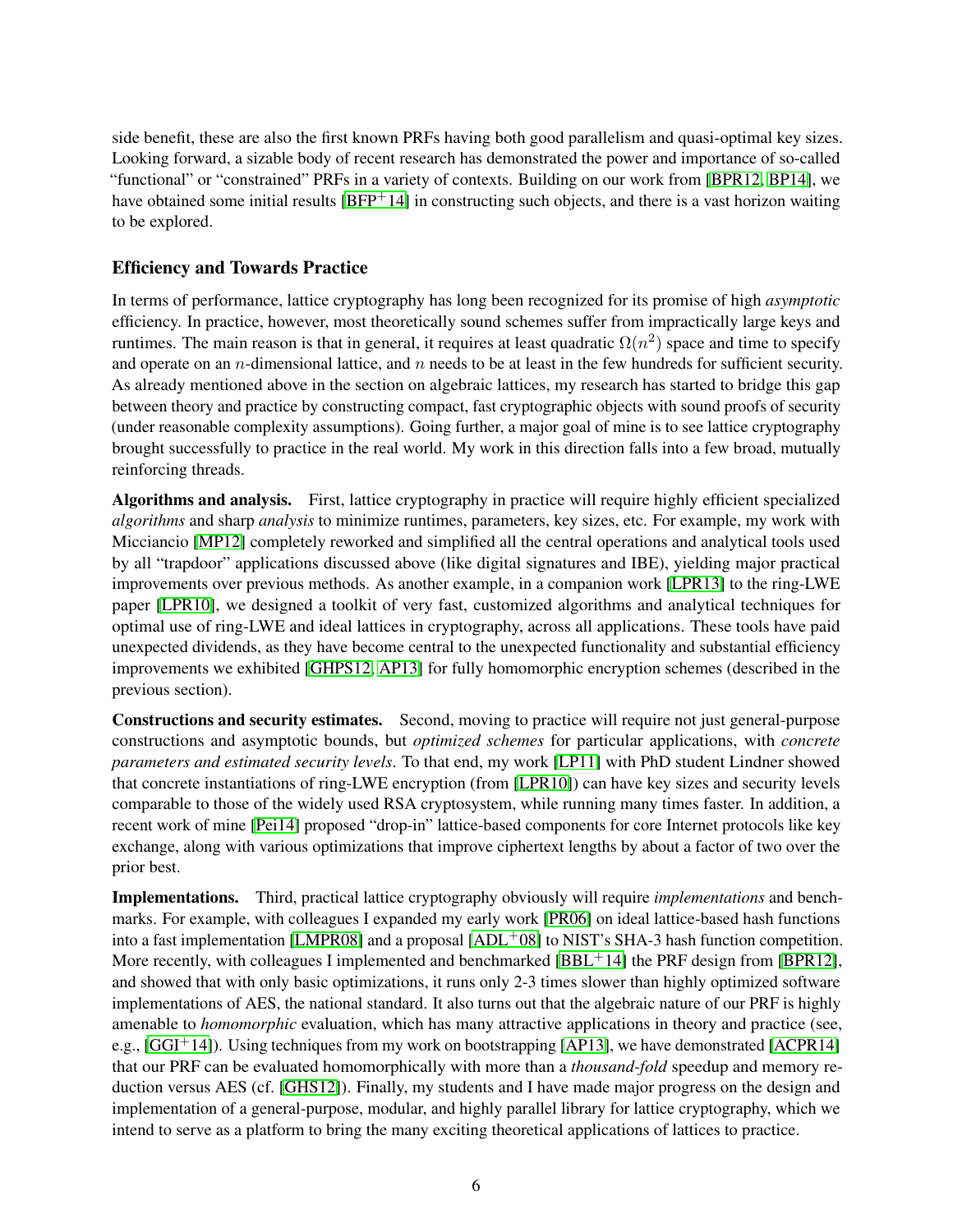#### Additional Research Interests

I also have significant interests in *algorithms* for hard lattice problems like the ones used in cryptography, and in the use of lattices for *error correction* and reliable communication.

Because many lattice problems are conjectured to be hard, and some are even NP-complete, we do not expect to find efficient algorithms for them. However, due to their utility in areas like optimization (e.g., integer programming), their usefulness in low dimensions as subroutines to other algorithms, and their importance in cryptanalysis, it is very important to investigate the most efficient algorithms for hard lattice problems. For instance, several problems are not yet even known to be solvable in simply exponential  $2^{O(n)}$ time! A major development by Micciancio and Voulgaris [\[MV10\]](#page-10-17) gave the first deterministic, exponentialtime algorithm for the shortest and closest lattice vector problems, but it was highly specialized to the Euclidean norm. In a work [\[DPV11\]](#page-8-17) with former GT PhD student Dadush and colleague Vempala, which appeared in the top-tier theory conference FOCS'11, we gave a new "enumerative" algorithm that lists all the points of a given lattice inside an arbitrary convex body. We applied this powerful tool to give the first deterministic, 2 O(n) -time algorithm for the exact shortest lattice vector problem, in *any* norm.

In the theory of error-correcting codes, one of the most exciting modern developments was the discovery that it is possible to efficiently recover from significantly more error if one allows the decoder to output a short *list* of all possible original codewords within the error bound, rather than insisting on a unique answer. Beyond its natural applications to reliable communication and storage, this discovery of efficient "*list decoding*" algorithms has had profound implications for cryptography, learning theory, and computational complexity. In work [\[GP12\]](#page-9-16) at the Conference on Computational Complexity '12, my former postdoc Grigorescu and I initiated the study of list decoding for lattices, using the Euclidean  $(\ell_2)$  norm to measure the amount of error. Our main result is an efficient list decoder for the well-studied Barnes-Wall family of lattices: our decoder runs in time polynomial in the list size for any desired error tolerance, is perfectly parallelizable, and is even quite efficient in practice. We continue to investigate list decoding algorithms for other families of lattices, and new families of lattices that admit good tradeoffs between list size and error tolerance (along with efficient decoding algorithms).

### References

<span id="page-6-6"></span><span id="page-6-5"></span><span id="page-6-4"></span><span id="page-6-3"></span><span id="page-6-2"></span><span id="page-6-1"></span><span id="page-6-0"></span>

| [ABB10a]   | S. Agrawal, D. Boneh, and X. Boyen. Efficient lattice (H)IBE in the standard model. In<br>EUROCRYPT, pages 553–572. 2010.                                                  |
|------------|----------------------------------------------------------------------------------------------------------------------------------------------------------------------------|
| [ABB10b]   | S. Agrawal, D. Boneh, and X. Boyen. Lattice basis delegation in fixed dimension and shorter-<br>ciphertext hierarchical IBE. In CRYPTO, pages 98–115. 2010.                |
| [ACPR14]   | G. Alberini, E. Crockett, C. Peikert, and A. Rosen. Fast homomorphic evaluation of symmetric-<br>key primitives, 2014. Submitted.                                          |
| [AD97]     | M. Ajtai and C. Dwork. A public-key cryptosystem with worst-case/average-case equivalence.<br>In STOC, pages 284–293. 1997.                                                |
| $[ADL+08]$ | Y. Arbitman, G. Dogon, V. Lyubashevsky, D. Micciancio, C. Peikert, and A. Rosen. SWIFFTX:<br>A proposal for the SHA-3 standard, 2008. Submitted to NIST SHA-3 competition. |
| [AFV11]    | S. Agrawal, D. M. Freeman, and V. Vaikuntanathan. Functional encryption for inner product<br>predicates from learning with errors. In ASIACRYPT. 2011.                     |
| [Ajt96]    | M. Ajtai. Generating hard instances of lattice problems. Quaderni di Matematica, 13:1-32,<br>2004. Preliminary version in STOC 1996.                                       |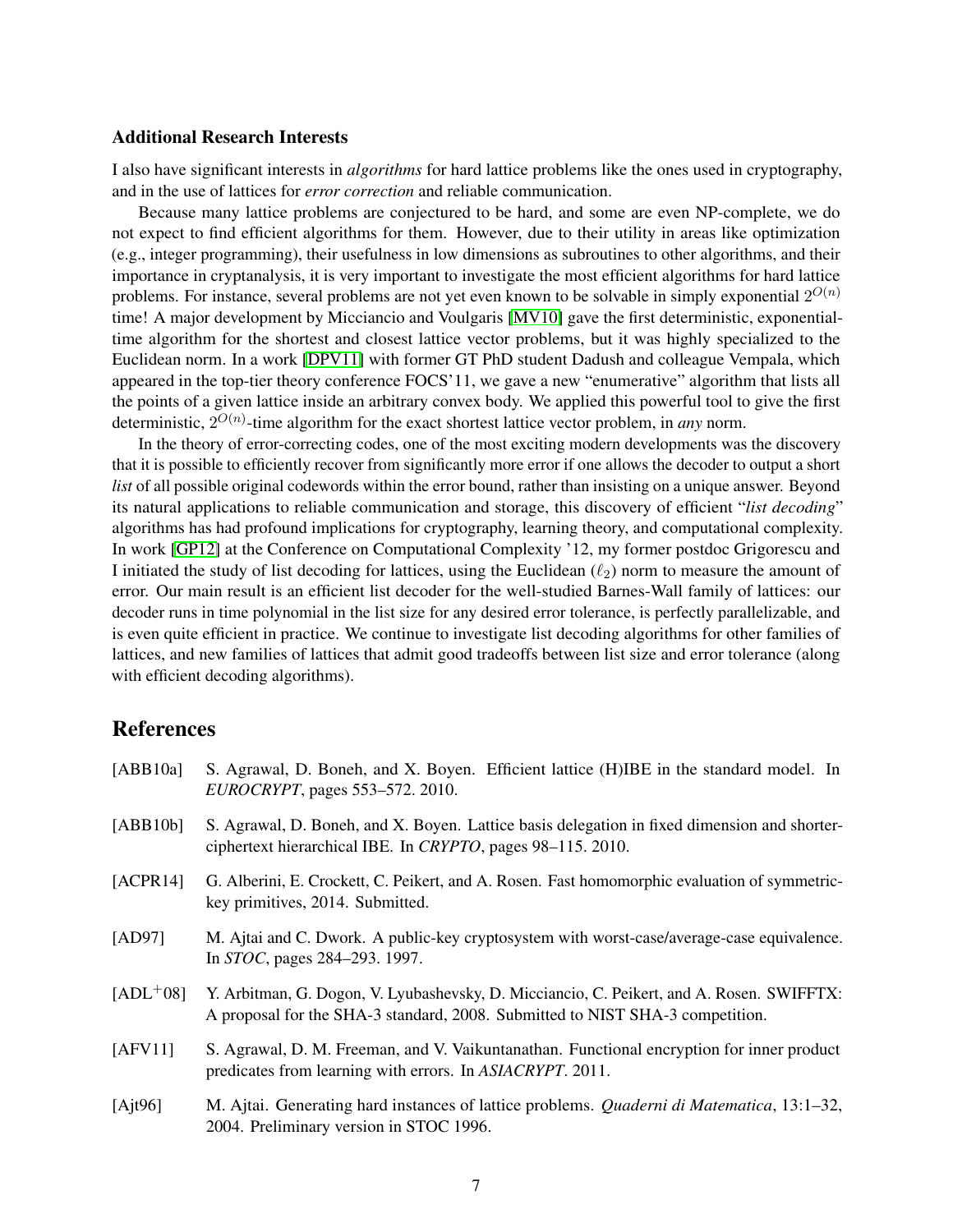- <span id="page-7-10"></span>[Ajt99] M. Ajtai. Generating hard instances of the short basis problem. In *ICALP*, pages 1–9. 1999.
- <span id="page-7-9"></span>[AP09] J. Alwen and C. Peikert. Generating shorter bases for hard random lattices. *Theory of Computing Systems*, 48(3):535–553, April 2011. By invitation as a top paper from STACS '09.
- <span id="page-7-6"></span>[AP12] J. Alperin-Sheriff and C. Peikert. Circular and KDM security for identity-based encryption. In *Public Key Cryptography*, pages 334–352. 2012.
- <span id="page-7-14"></span>[AP13] J. Alperin-Sheriff and C. Peikert. Practical bootstrapping in quasilinear time. In *Proceedings of CRYPTO '13*, pages 1–20. 2013. One of a few top papers invited to J. Cryptology.
- <span id="page-7-11"></span>[AP14] J. Alperin-Sheriff and C. Peikert. Faster bootstrapping with polynomial error. In *CRYPTO*, pages 297–314. 2014.
- <span id="page-7-1"></span>[AR04] D. Aharonov and O. Regev. Lattice problems in NP ∩ coNP. *J. ACM*, 52(5):749–765, 2005. Preliminary version in FOCS 2004.
- <span id="page-7-0"></span>[Ban93] W. Banaszczyk. New bounds in some transference theorems in the geometry of numbers. *Mathematische Annalen*, 296(4):625–635, 1993.
- <span id="page-7-17"></span>[BBL+14] A. Banerjee, H. Brenner, G. Leurent, C. Peikert, and A. Rosen. SPRING: Fast pseudorandom functions from rounded ring products. In *Proceedings of FSE '14 (Fast Software Encryption)*, pages ??–?? 2014.
- <span id="page-7-8"></span>[BF01] D. Boneh and M. K. Franklin. Identity-based encryption from the Weil pairing. *SIAM J. Comput.*, 32(3):586–615, 2003. Preliminary version in CRYPTO 2001.
- <span id="page-7-5"></span>[BF11a] D. Boneh and D. M. Freeman. Homomorphic signatures for polynomial functions. In *EURO-CRYPT*, pages 149–168. 2011.
- <span id="page-7-4"></span>[BF11b] D. Boneh and D. M. Freeman. Linearly homomorphic signatures over binary fields and new tools for lattice-based signatures. In *Public Key Cryptography*, pages 1–16. 2011.
- <span id="page-7-2"></span>[BFO08] A. Boldyreva, S. Fehr, and A. O'Neill. On notions of security for deterministic encryption, and efficient constructions without random oracles. In *CRYPTO*, pages 335–359. 2008.
- <span id="page-7-16"></span>[BFP+14] A. Banerjee, G. Fuchsbauer, C. Peikert, K. Pietrzak, and S. Stevens. Key-homomorphic constrained pseudorandom functions, 2014. Submitted.
- <span id="page-7-7"></span>[BGG+14] D. Boneh, C. Gentry, S. Gorbunov, S. Halevi, V. Nikolaenko, G. Segev, V. Vaikuntanathan, and D. Vinayagamurthy. Fully key-homomorphic encryption, arithmetic circuit ABE and compact garbled circuits. In *EUROCRYPT*, pages 533–556. 2014.
- <span id="page-7-13"></span>[BGV12] Z. Brakerski, C. Gentry, and V. Vaikuntanathan. (Leveled) fully homomorphic encryption without bootstrapping. In *ITCS*, pages 309–325. 2012.
- <span id="page-7-3"></span>[BHY09] M. Bellare, D. Hofheinz, and S. Yilek. Possibility and impossibility results for encryption and commitment secure under selective opening. In *EUROCRYPT*, pages 1–35. 2009.
- <span id="page-7-12"></span>[BKP13] R. Bendlin, S. Krehbiel, and C. Peikert. How to share a lattice trapdoor: Threshold protocols for signatures and (H)IBE. In *ACNS*, pages 218–236. 2013.
- <span id="page-7-15"></span>[BLMR13] D. Boneh, K. Lewi, H. W. Montgomery, and A. Raghunathan. Key homomorphic PRFs and their applications. In *CRYPTO*, pages 410–428. 2013.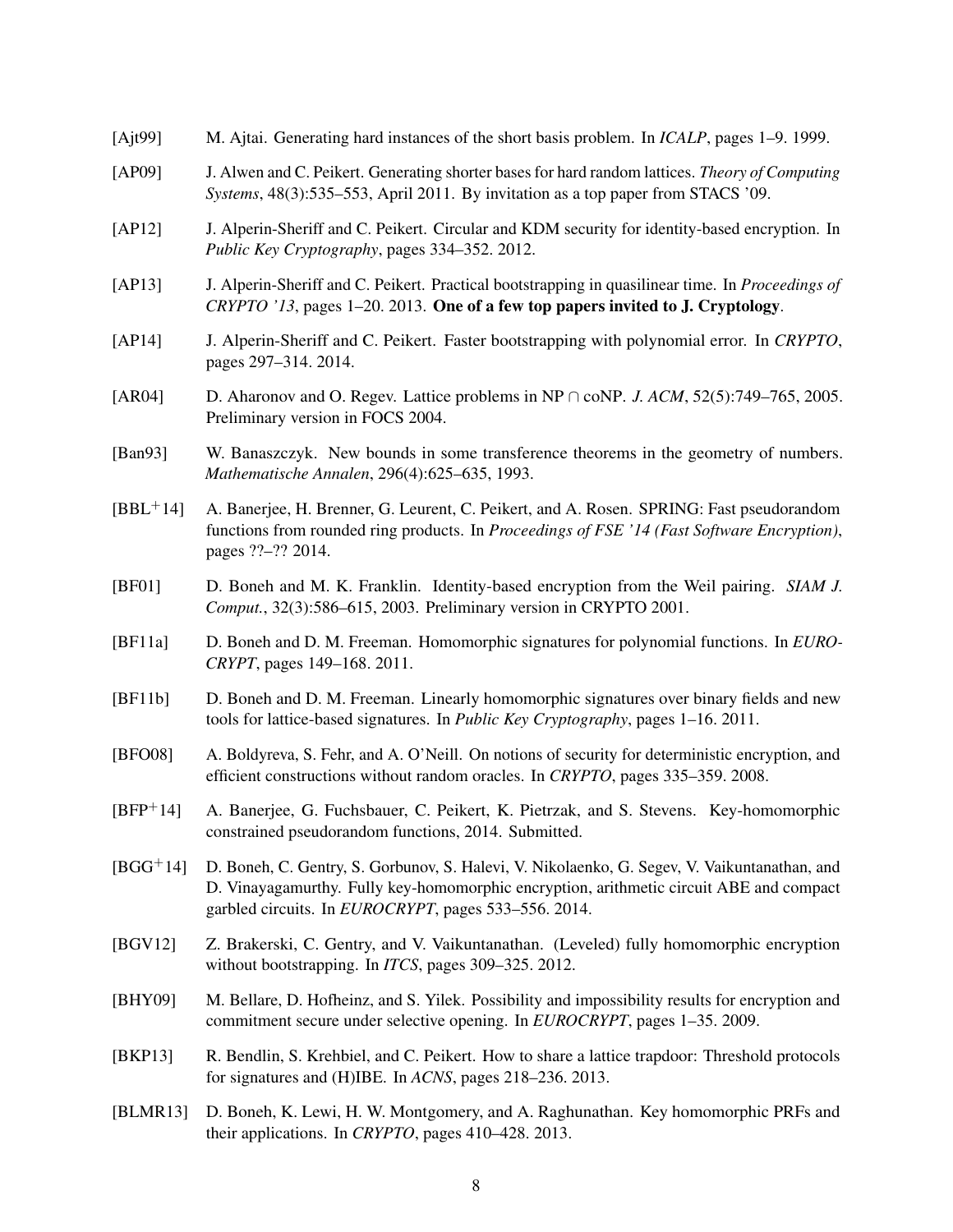- <span id="page-8-1"></span>[BLP+13] Z. Brakerski, A. Langlois, C. Peikert, O. Regev, and D. Stehle. Classical hardness of learning ´ with errors. In *STOC*, pages 575–584. 2013.
- <span id="page-8-4"></span>[Boy10] X. Boyen. Lattice mixing and vanishing trapdoors: A framework for fully secure short signatures and more. In *Public Key Cryptography*, pages 499–517. 2010.
- <span id="page-8-16"></span>[BP14] A. Banerjee and C. Peikert. New and improved key-homomorphic pseudorandom functions. In *CRYPTO*, pages 353–370. 2014.
- <span id="page-8-15"></span>[BPR12] A. Banerjee, C. Peikert, and A. Rosen. Pseudorandom functions and lattices. In *EUROCRYPT*, pages 719–737. 2012.
- <span id="page-8-12"></span>[Bra12] Z. Brakerski. Fully homomorphic encryption without modulus switching from classical GapSVP. In *CRYPTO*, pages 868–886. 2012.
- <span id="page-8-11"></span>[BV11a] Z. Brakerski and V. Vaikuntanathan. Efficient fully homomorphic encryption from (standard) LWE. In *FOCS*, pages 97–106. 2011.
- <span id="page-8-10"></span>[BV11b] Z. Brakerski and V. Vaikuntanathan. Fully homomorphic encryption from ring-LWE and security for key dependent messages. In *CRYPTO*, pages 505–524. 2011.
- <span id="page-8-13"></span>[BV14] Z. Brakerski and V. Vaikuntanathan. Lattice-based FHE as secure as PKE. In *ITCS*, pages 1–?? 2014.
- <span id="page-8-2"></span>[CDLP13] K.-M. Chung, D. Dadush, F.-H. Liu, and C. Peikert. On the lattice smoothing parameter problem. In *Proceedings of CCC '13 (Conference on Computational Complexity)*. 2013.
- <span id="page-8-7"></span>[CDNO97] R. Canetti, C. Dwork, M. Naor, and R. Ostrovsky. Deniable encryption. In *CRYPTO*, pages 90–104. 1997.
- <span id="page-8-3"></span>[CHKP10] D. Cash, D. Hofheinz, E. Kiltz, and C. Peikert. Bonsai trees, or how to delegate a lattice basis. In *Proceedings of EUROCRYPT '10*, pages 523–552. 2010. Awarded Best Paper.
- <span id="page-8-14"></span>[DM14] L. Ducas and D. Micciancio. FHE bootstrapping in less than a second. Cryptology ePrint Archive, Report 2014/816, 2014. <http://eprint.iacr.org/>.
- <span id="page-8-5"></span>[DN12] L. Ducas and P. Q. Nguyen. Learning a zonotope and more: Cryptanalysis of NTRUSign countermeasures. In *ASIACRYPT*, pages 433–450. 2012.
- <span id="page-8-17"></span>[DPV11] D. Dadush, C. Peikert, and S. Vempala. Enumerative lattice algorithms in any norm via M-ellipsoid coverings. In *FOCS*, pages 580–589. 2011.
- <span id="page-8-9"></span>[Gen09a] C. Gentry. *A fully homomorphic encryption scheme*. Ph.D. thesis, Stanford University, 2009. <http://crypto.stanford.edu/craig>.
- <span id="page-8-8"></span>[Gen09b] C. Gentry. Fully homomorphic encryption using ideal lattices. In *STOC*, pages 169–178. 2009.
- <span id="page-8-0"></span>[GGH96] O. Goldreich, S. Goldwasser, and S. Halevi. Collision-free hashing from lattice problems. *Electronic Colloquium on Computational Complexity (ECCC)*, 3(42), 1996.
- <span id="page-8-6"></span>[GGH97] O. Goldreich, S. Goldwasser, and S. Halevi. Public-key cryptosystems from lattice reduction problems. In *CRYPTO*, pages 112–131. 1997.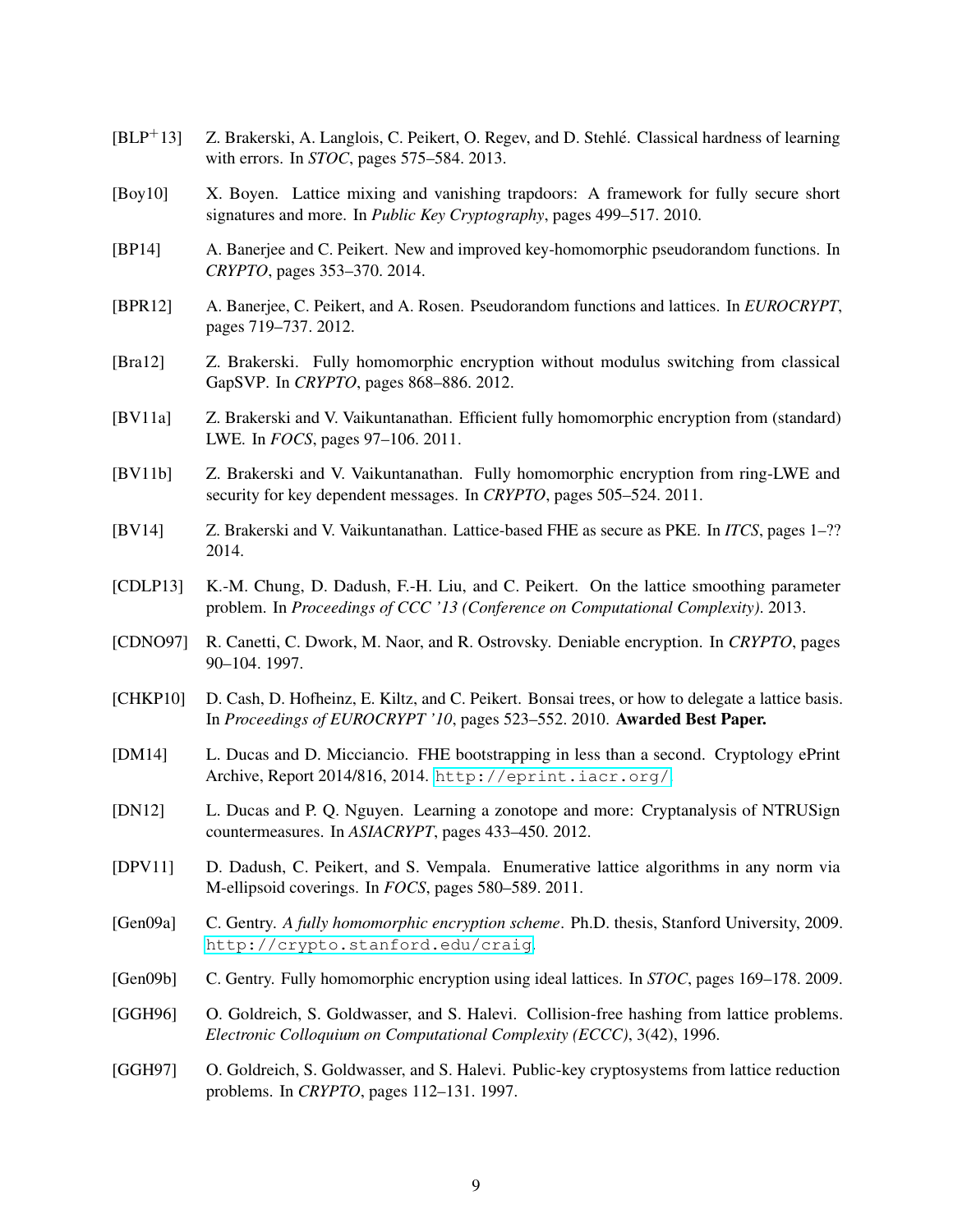- <span id="page-9-14"></span>[GGI+14] C. Gentry, J. Groth, Y. Ishai, C. Peikert, A. Sahai, and A. Smith. Using fully homomorphic hybrid encryption to minimize non-interactive zero-knowledge proofs. *Journal of Cryptology*, 2014. Accepted, to appear.
- <span id="page-9-11"></span>[GHPS12] C. Gentry, S. Halevi, C. Peikert, and N. Smart. Ring switching in BGV-style homomorphic encryption. In *Proceedings of SCN '12 (Security and Cryptography for Networks)*, pages 19–37. 2012. One of a few top papers invited to Journal of Computer Security.
- <span id="page-9-15"></span>[GHS12] C. Gentry, S. Halevi, and N. P. Smart. Homomorphic evaluation of the AES circuit. In *CRYPTO*, pages 850–867. 2012.
- <span id="page-9-4"></span>[GHV10] C. Gentry, S. Halevi, and V. Vaikuntanathan. A simple BGN-type cryptosystem from LWE. In *EUROCRYPT*, pages 506–522. 2010.
- <span id="page-9-5"></span>[GKV10] S. D. Gordon, J. Katz, and V. Vaikuntanathan. A group signature scheme from lattice assumptions. In *ASIACRYPT*, pages 395–412. 2010.
- <span id="page-9-16"></span>[GP12] E. Grigorescu and C. Peikert. List decoding Barnes-Wall lattices. In *Proceedings of CCC '12 (Conference on Computational Complexity)*. 2012.
- <span id="page-9-2"></span>[GPV08] C. Gentry, C. Peikert, and V. Vaikuntanathan. Trapdoors for hard lattices and new cryptographic constructions. In *STOC*, pages 197–206. 2008.
- <span id="page-9-7"></span>[GSW13] C. Gentry, A. Sahai, and B. Waters. Homomorphic encryption from learning with errors: Conceptually-simpler, asymptotically-faster, attribute-based. In *CRYPTO*, pages 75–92. 2013.
- <span id="page-9-8"></span>[GV14] S. Gorbunov and V. Vaikuntanathan. (Leveled) fully homomorphic signatures from lattices. Cryptology ePrint Archive, Report 2014/463, 2014. <http://eprint.iacr.org/>.
- <span id="page-9-6"></span>[GVW13] S. Gorbunov, V. Vaikuntanathan, and H. Wee. Attribute-based encryption for circuits. In *STOC*, pages 545–554. 2013.
- <span id="page-9-10"></span>[HHGP+03] J. Hoffstein, N. Howgrave-Graham, J. Pipher, J. H. Silverman, and W. Whyte. NTRUSIGN: Digital signatures using the NTRU lattice. In *CT-RSA*, pages 122–140. 2003.
- <span id="page-9-9"></span>[HPS01] J. Hoffstein, J. Pipher, and J. H. Silverman. NSS: an NTRU lattice-based signature scheme. In *EUROCRYPT*, pages 211–228. 2001.
- <span id="page-9-0"></span>[Imp95] R. Impagliazzo. A personal view of average-case complexity. In *Structure in Complexity Theory Conference*, pages 134–147. 1995.
- <span id="page-9-1"></span>[LLL82] A. K. Lenstra, H. W. Lenstra, Jr., and L. Lovasz. Factoring polynomials with rational coeffi- ´ cients. *Mathematische Annalen*, 261(4):515–534, December 1982.
- <span id="page-9-13"></span>[LMPR08] V. Lyubashevsky, D. Micciancio, C. Peikert, and A. Rosen. SWIFFT: A modest proposal for FFT hashing. In *FSE*, pages 54–72. 2008.
- <span id="page-9-12"></span>[LP11] R. Lindner and C. Peikert. Better key sizes (and attacks) for LWE-based encryption. In *CT-RSA*, pages 319–339. 2011.
- <span id="page-9-3"></span>[LPR10] V. Lyubashevsky, C. Peikert, and O. Regev. On ideal lattices and learning with errors over rings. *Journal of the ACM*, 60(6):43:1–43:35, November 2013. Preliminary version in EURO-CRYPT '10.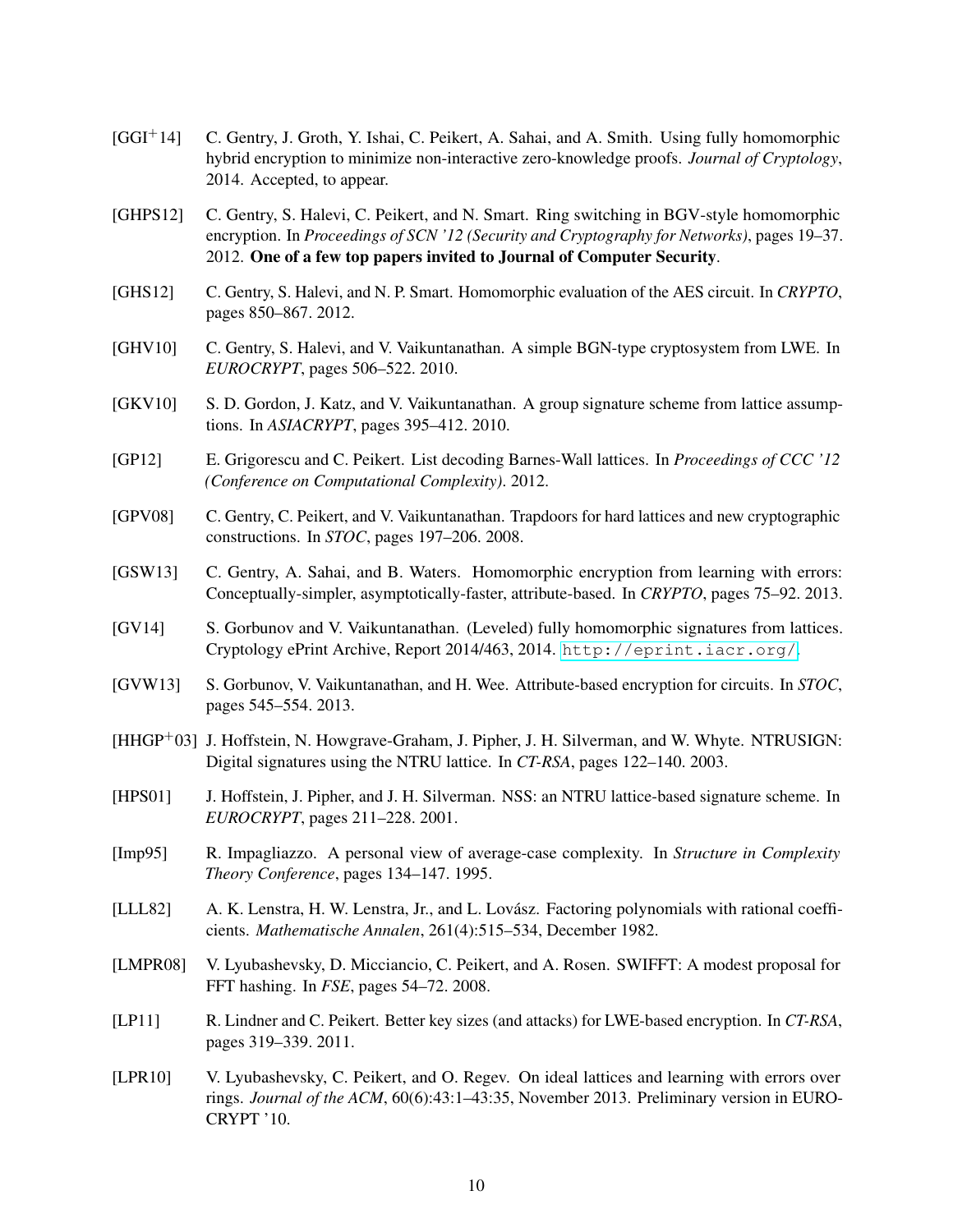- <span id="page-10-15"></span>[LPR13] V. Lyubashevsky, C. Peikert, and O. Regev. A toolkit for ring-LWE cryptography. In *EURO-CRYPT*, pages 35–54. 2013.
- <span id="page-10-7"></span>[Mic02] D. Micciancio. Generalized compact knapsacks, cyclic lattices, and efficient one-way functions. *Computational Complexity*, 16(4):365–411, 2007. Preliminary version in FOCS 2002.
- <span id="page-10-4"></span>[MP12] D. Micciancio and C. Peikert. Trapdoors for lattices: Simpler, tighter, faster, smaller. In *Proceedings of EUROCRYPT '12*, pages 700–718. 2012. **One of three top papers invited to** J. Cryptology.
- <span id="page-10-5"></span>[MP13] D. Micciancio and C. Peikert. Hardness of SIS and LWE with small parameters. In *CRYPTO*, pages 21–39. 2013.
- <span id="page-10-10"></span>[MR04] D. Micciancio and O. Regev. Worst-case to average-case reductions based on Gaussian measures. *SIAM J. Comput.*, 37(1):267–302, 2007. Preliminary version in FOCS 2004.
- <span id="page-10-17"></span>[MV10] D. Micciancio and P. Voulgaris. A deterministic single exponential time algorithm for most lattice problems based on Voronoi cell computations. In *STOC*, pages 351–358. 2010.
- <span id="page-10-14"></span>[NR06] P. Q. Nguyen and O. Regev. Learning a parallelepiped: Cryptanalysis of GGH and NTRU signatures. *J. Cryptology*, 22(2):139–160, 2009. Preliminary version in Eurocrypt 2006.
- <span id="page-10-3"></span>[OPW11] A. O'Neill, C. Peikert, and B. Waters. Bi-deniable public-key encryption. In *CRYPTO*, pages 525–542. 2011.
- <span id="page-10-1"></span>[Pei07] C. Peikert. Limits on the hardness of lattice problems in  $\ell_p$  norms. *Computational Complexity*, 17(2):300–351, May 2008. By invitation as a top paper from CCC '07.
- <span id="page-10-6"></span>[Pei09] C. Peikert. Public-key cryptosystems from the worst-case shortest vector problem. In *Proceedings of STOC '09 (Symposium on Theory of Computing)*, pages 333–342. 2009. Awarded Best Paper.
- <span id="page-10-2"></span>[Pei10] C. Peikert. An efficient and parallel Gaussian sampler for lattices. In *CRYPTO*, pages 80–97. 2010.
- <span id="page-10-16"></span>[Pei14] C. Peikert. Lattice cryptography for the internet. In *PQCrypto*, page ?? 2014.
- <span id="page-10-8"></span>[PR06] C. Peikert and A. Rosen. Efficient collision-resistant hashing from worst-case assumptions on cyclic lattices. In *TCC*, pages 145–166. 2006.
- <span id="page-10-9"></span>[PR07] C. Peikert and A. Rosen. Lattices that admit logarithmic worst-case to average-case connection factors. In *STOC*, pages 478–487. 2007.
- <span id="page-10-13"></span>[PV08] C. Peikert and V. Vaikuntanathan. Noninteractive statistical zero-knowledge proofs for lattice problems. In *CRYPTO*, pages 536–553. 2008.
- <span id="page-10-12"></span>[PVW08] C. Peikert, V. Vaikuntanathan, and B. Waters. A framework for efficient and composable oblivious transfer. In *CRYPTO*, pages 554–571. 2008.
- <span id="page-10-11"></span>[PW08] C. Peikert and B. Waters. Lossy trapdoor functions and their applications. *SIAM J. Comput.*, 40(6):1803–1844, December 2011. By invitation to special issue on STOC '08.
- <span id="page-10-0"></span>[Reg02] O. Regev. Quantum computation and lattice problems. *SIAM J. Comput.*, 33(3):738–760, 2004. Preliminary version in FOCS 2002.